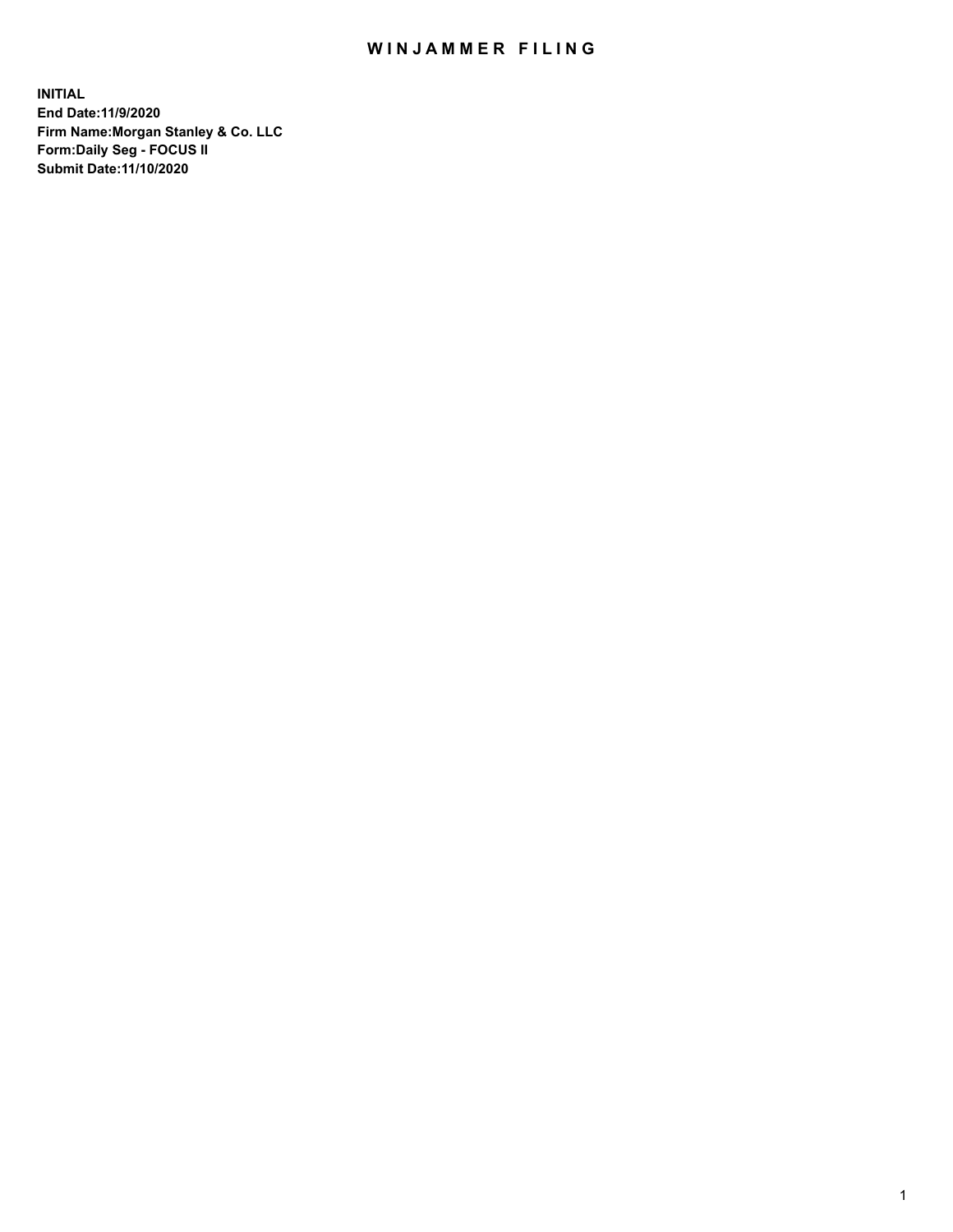**INITIAL End Date:11/9/2020 Firm Name:Morgan Stanley & Co. LLC Form:Daily Seg - FOCUS II Submit Date:11/10/2020 Daily Segregation - Cover Page**

| Name of Company                                                                                                                                                                                                                                                                                                                | Morgan Stanley & Co. LLC                               |
|--------------------------------------------------------------------------------------------------------------------------------------------------------------------------------------------------------------------------------------------------------------------------------------------------------------------------------|--------------------------------------------------------|
| <b>Contact Name</b>                                                                                                                                                                                                                                                                                                            | <b>Ikram Shah</b>                                      |
| <b>Contact Phone Number</b>                                                                                                                                                                                                                                                                                                    | 212-276-0963                                           |
| <b>Contact Email Address</b>                                                                                                                                                                                                                                                                                                   | Ikram.shah@morganstanley.com                           |
| FCM's Customer Segregated Funds Residual Interest Target (choose one):<br>a. Minimum dollar amount: ; or<br>b. Minimum percentage of customer segregated funds required:% ; or<br>c. Dollar amount range between: and; or<br>d. Percentage range of customer segregated funds required between:% and%.                         | 235,000,000<br><u>0</u><br><u>00</u><br>0 <sup>0</sup> |
| FCM's Customer Secured Amount Funds Residual Interest Target (choose one):<br>a. Minimum dollar amount: ; or<br>b. Minimum percentage of customer secured funds required:% ; or<br>c. Dollar amount range between: and; or<br>d. Percentage range of customer secured funds required between:% and%.                           | 140,000,000<br><u>0</u><br><u>00</u><br>0 <sub>0</sub> |
| FCM's Cleared Swaps Customer Collateral Residual Interest Target (choose one):<br>a. Minimum dollar amount: ; or<br>b. Minimum percentage of cleared swaps customer collateral required:% ; or<br>c. Dollar amount range between: and; or<br>d. Percentage range of cleared swaps customer collateral required between:% and%. | 92,000,000<br><u>0</u><br>0 Q<br>00                    |

Attach supporting documents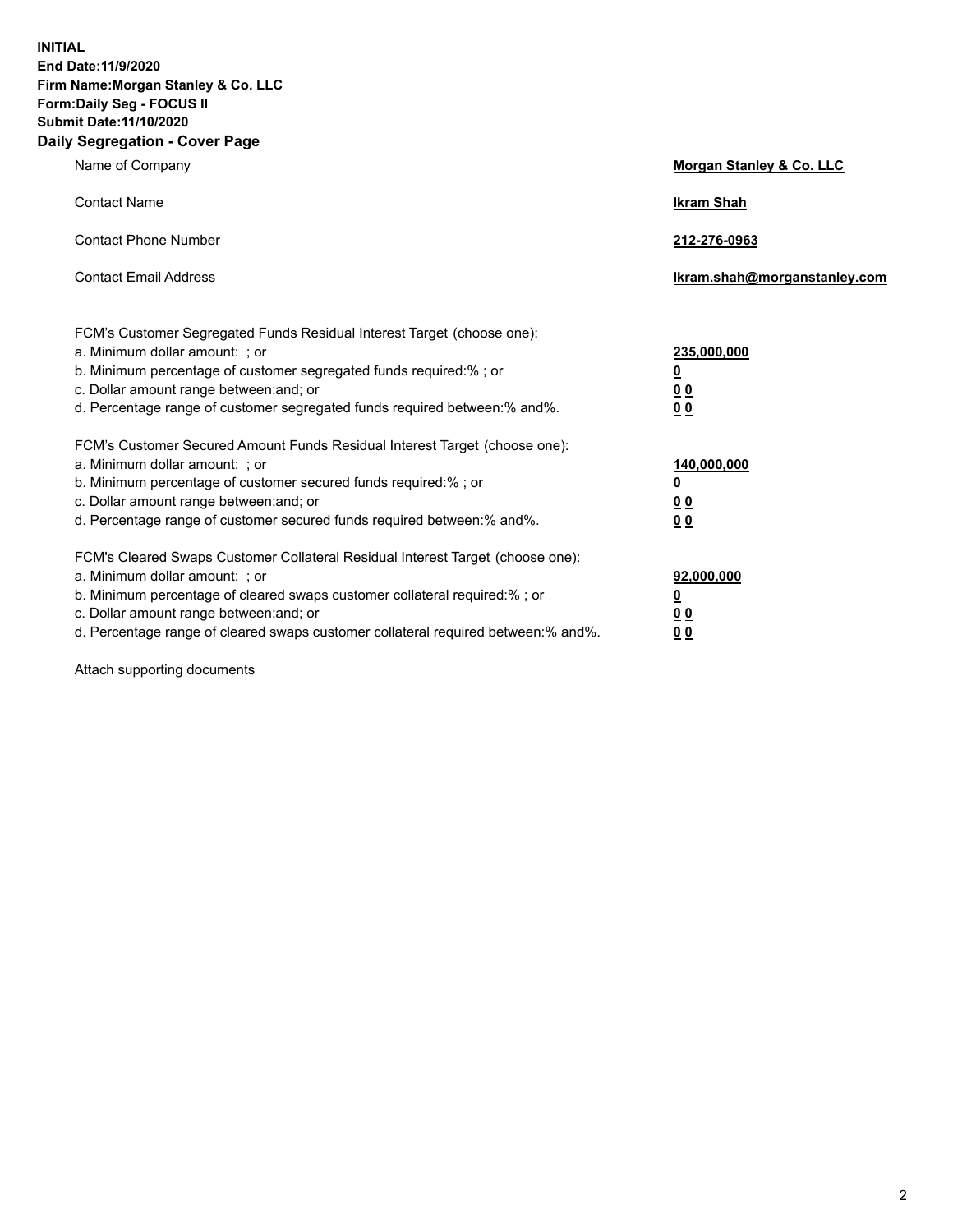# **INITIAL End Date:11/9/2020 Firm Name:Morgan Stanley & Co. LLC Form:Daily Seg - FOCUS II Submit Date:11/10/2020**

#### **Daily Segregation - Secured Amounts**

Foreign Futures and Foreign Options Secured Amounts Amount required to be set aside pursuant to law, rule or regulation of a foreign government or a rule of a self-regulatory organization authorized thereunder

- 1. Net ledger balance Foreign Futures and Foreign Option Trading All Customers A. Cash **4,408,786,832** [7315]
	- B. Securities (at market) **2,633,424,051** [7317]
- 2. Net unrealized profit (loss) in open futures contracts traded on a foreign board of trade **546,297,440** [7325]
- 3. Exchange traded options
	- a. Market value of open option contracts purchased on a foreign board of trade **12,956,774** [7335]
	- b. Market value of open contracts granted (sold) on a foreign board of trade **-16,980,925** [7337]
- 4. Net equity (deficit) (add lines 1. 2. and 3.) **7,584,484,172** [7345]
- 5. Account liquidating to a deficit and account with a debit balances gross amount **196,458,698** [7351] Less: amount offset by customer owned securities **-191,901,126** [7352] **4,557,572**
- 6. Amount required to be set aside as the secured amount Net Liquidating Equity Method (add lines 4 and 5)
- 7. Greater of amount required to be set aside pursuant to foreign jurisdiction (above) or line 6.

#### FUNDS DEPOSITED IN SEPARATE REGULATION 30.7 ACCOUNTS

- 1. Cash in banks
	- A. Banks located in the United States **794,553,011** [7500]
	- B. Other banks qualified under Regulation 30.7 **637,763,883** [7520] **1,432,316,894**
- 2. Securities
	- A. In safekeeping with banks located in the United States **454,042,484** [7540]
	- B. In safekeeping with other banks qualified under Regulation 30.7 **31,674,496** [7560] **485,716,980**
- 3. Equities with registered futures commission merchants
	-
	- B. Securities **0** [7590]
	- C. Unrealized gain (loss) on open futures contracts **364,408** [7600]
	- D. Value of long option contracts **0** [7610]
	- E. Value of short option contracts **0** [7615] **25,093,135** [7620]
- 4. Amounts held by clearing organizations of foreign boards of trade
	-
	- B. Securities **0** [7650]
	- C. Amount due to (from) clearing organization daily variation **0** [7660]
	- D. Value of long option contracts **0** [7670]
	- E. Value of short option contracts **0** [7675] **0** [7680]
- 5. Amounts held by members of foreign boards of trade
	-
	-
	- C. Unrealized gain (loss) on open futures contracts **545,933,032** [7720]
	- D. Value of long option contracts **12,956,774** [7730]
	- E. Value of short option contracts **-16,980,925** [7735] **6,046,423,509**
- 6. Amounts with other depositories designated by a foreign board of trade **0** [7760]
- 7. Segregated funds on hand **0** [7765]
- 8. Total funds in separate section 30.7 accounts **7,989,550,518** [7770]
- 9. Excess (deficiency) Set Aside for Secured Amount (subtract line 7 Secured Statement Page 1 from Line 8)
- 10. Management Target Amount for Excess funds in separate section 30.7 accounts **140,000,000** [7780]
- 11. Excess (deficiency) funds in separate 30.7 accounts over (under) Management Target **260,508,774** [7785]

### **0** [7305]

[7354] **7,589,041,744** [7355]

**7,589,041,744** [7360]

[7530]

[7570]

A. Cash **24,728,727** [7580]

A. Cash **0** [7640]

 A. Cash **3,356,807,558** [7700] B. Securities **2,147,707,070** [7710] [7740] **400,508,774** [7380]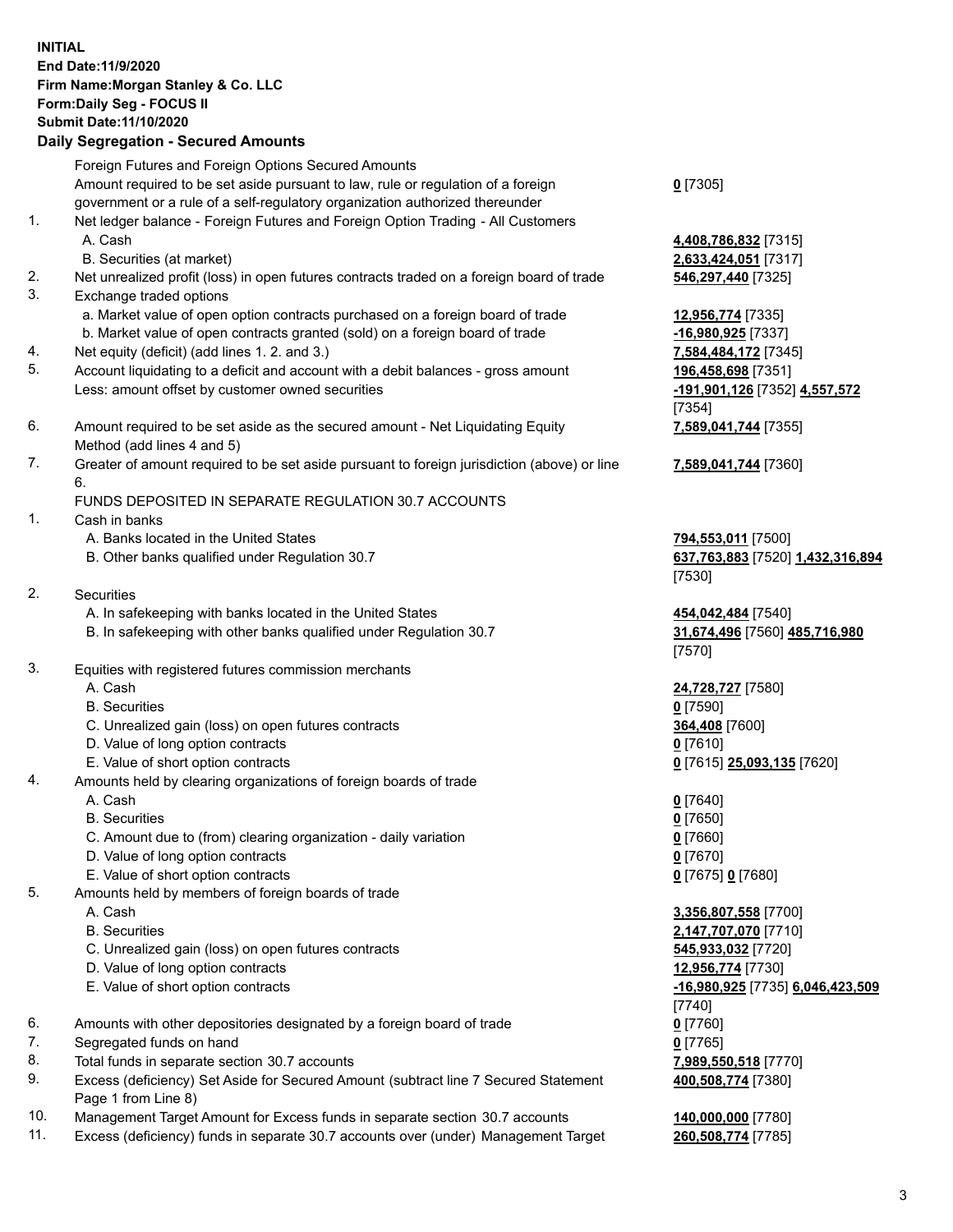**INITIAL End Date:11/9/2020 Firm Name:Morgan Stanley & Co. LLC Form:Daily Seg - FOCUS II Submit Date:11/10/2020 Daily Segregation - Segregation Statement** SEGREGATION REQUIREMENTS(Section 4d(2) of the CEAct) 1. Net ledger balance A. Cash **15,503,492,169** [7010] B. Securities (at market) **8,373,480,903** [7020] 2. Net unrealized profit (loss) in open futures contracts traded on a contract market **108,269,133** [7030] 3. Exchange traded options A. Add market value of open option contracts purchased on a contract market **649,293,596** [7032] B. Deduct market value of open option contracts granted (sold) on a contract market **-472,799,895** [7033] 4. Net equity (deficit) (add lines 1, 2 and 3) **24,161,735,906** [7040] 5. Accounts liquidating to a deficit and accounts with debit balances - gross amount **1,223,006,108** [7045] Less: amount offset by customer securities **-1,219,638,557** [7047] **3,367,551** [7050] 6. Amount required to be segregated (add lines 4 and 5) **24,165,103,457** [7060] FUNDS IN SEGREGATED ACCOUNTS 7. Deposited in segregated funds bank accounts A. Cash **3,293,214,621** [7070] B. Securities representing investments of customers' funds (at market) **0** [7080] C. Securities held for particular customers or option customers in lieu of cash (at market) **1,149,496,866** [7090] 8. Margins on deposit with derivatives clearing organizations of contract markets A. Cash **13,003,909,295** [7100] B. Securities representing investments of customers' funds (at market) **0** [7110] C. Securities held for particular customers or option customers in lieu of cash (at market) **7,223,984,037** [7120] 9. Net settlement from (to) derivatives clearing organizations of contract markets **13,020,492** [7130] 10. Exchange traded options A. Value of open long option contracts **649,293,596** [7132] B. Value of open short option contracts **-472,799,895** [7133] 11. Net equities with other FCMs A. Net liquidating equity **9,021,122** [7140] B. Securities representing investments of customers' funds (at market) **0** [7160] C. Securities held for particular customers or option customers in lieu of cash (at market) **0** [7170] 12. Segregated funds on hand **0** [7150] 13. Total amount in segregation (add lines 7 through 12) **24,869,140,134** [7180] 14. Excess (deficiency) funds in segregation (subtract line 6 from line 13) **704,036,677** [7190]

- 15. Management Target Amount for Excess funds in segregation **235,000,000** [7194]
- 16. Excess (deficiency) funds in segregation over (under) Management Target Amount Excess

**469,036,677** [7198]